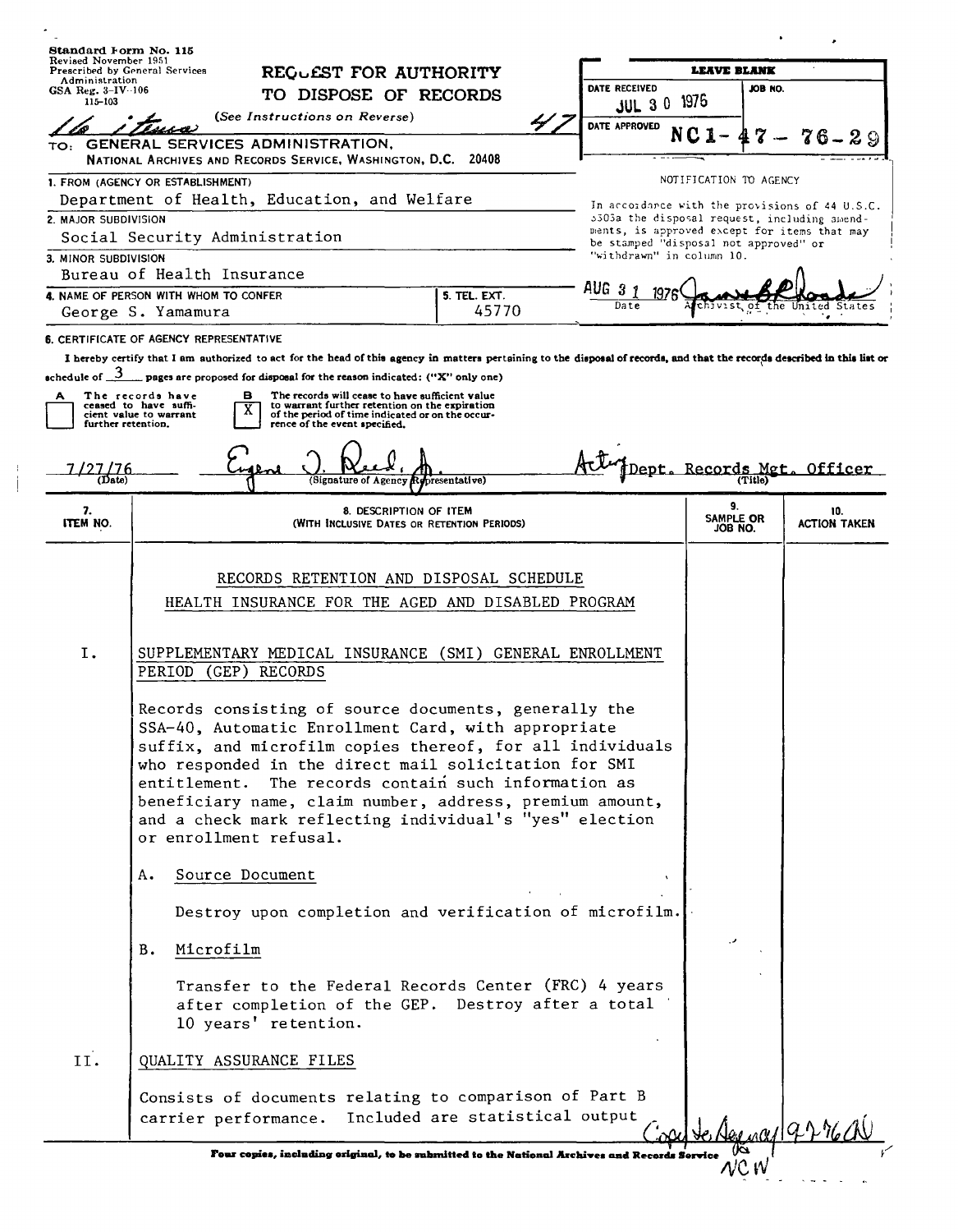



## REQUEST FOR AUTHORITY TO DISPOSE OF RECORDS-Continuation Sheet

| 7.<br>ITEM NO. | 8. DESCRIPTION OF ITEM<br>(WITH INCLUSIVE DATES OR RETENTION PERIODS)                                                                                                                                              |                | 9.<br><b>SAMPLE OR</b><br><b>JOB NO.</b>                                                                                                                                   | 10.<br><b>ACTION TAKEN</b> |  |
|----------------|--------------------------------------------------------------------------------------------------------------------------------------------------------------------------------------------------------------------|----------------|----------------------------------------------------------------------------------------------------------------------------------------------------------------------------|----------------------------|--|
|                | tables of the Quality Assurance Computer Programs<br>submitted by the carriers on a monthly, quarterly, and<br>yearly basis, and the Index Report produced by central<br>office on a quarterly and a yearly basis. |                |                                                                                                                                                                            |                            |  |
|                | A.                                                                                                                                                                                                                 | Central Office |                                                                                                                                                                            |                            |  |
|                | Statistical Output Tables<br>1.                                                                                                                                                                                    |                |                                                                                                                                                                            |                            |  |
|                | Monthly<br>а.                                                                                                                                                                                                      |                |                                                                                                                                                                            |                            |  |
|                | Destroy after 6 months.                                                                                                                                                                                            |                |                                                                                                                                                                            |                            |  |
|                |                                                                                                                                                                                                                    |                | b. Quarterly                                                                                                                                                               |                            |  |
|                |                                                                                                                                                                                                                    |                | Destroy after 1 year.                                                                                                                                                      |                            |  |
|                |                                                                                                                                                                                                                    | $c_{\bullet}$  | Yearly                                                                                                                                                                     |                            |  |
|                |                                                                                                                                                                                                                    |                | Destroy after 2 years.                                                                                                                                                     |                            |  |
|                | 2.<br>Index                                                                                                                                                                                                        |                |                                                                                                                                                                            |                            |  |
|                |                                                                                                                                                                                                                    |                | a. Quarterly                                                                                                                                                               |                            |  |
|                |                                                                                                                                                                                                                    |                | Destroy after 2 years.                                                                                                                                                     |                            |  |
|                |                                                                                                                                                                                                                    | Ъ.             | Yearly                                                                                                                                                                     |                            |  |
|                | $\bf{B}$                                                                                                                                                                                                           |                | Permanent. Cut off file after 5 years.<br><del>Pransfer to the FRC 5 years thereafter and</del><br>Offer to the National Archives. where 16 years side.<br>Regional Office |                            |  |
|                | 1.                                                                                                                                                                                                                 |                | Statistical Output Tables                                                                                                                                                  |                            |  |
|                |                                                                                                                                                                                                                    | а.             | Monthly                                                                                                                                                                    |                            |  |
|                |                                                                                                                                                                                                                    |                | Destroy after 6 months.                                                                                                                                                    |                            |  |
|                |                                                                                                                                                                                                                    | Ъ.             | Quarterly                                                                                                                                                                  |                            |  |
|                |                                                                                                                                                                                                                    |                | Destroy after 1 year.                                                                                                                                                      |                            |  |
|                |                                                                                                                                                                                                                    | $\mathbf c$ .  | Yearly                                                                                                                                                                     |                            |  |
|                |                                                                                                                                                                                                                    |                | Destroy after 2 years.                                                                                                                                                     |                            |  |